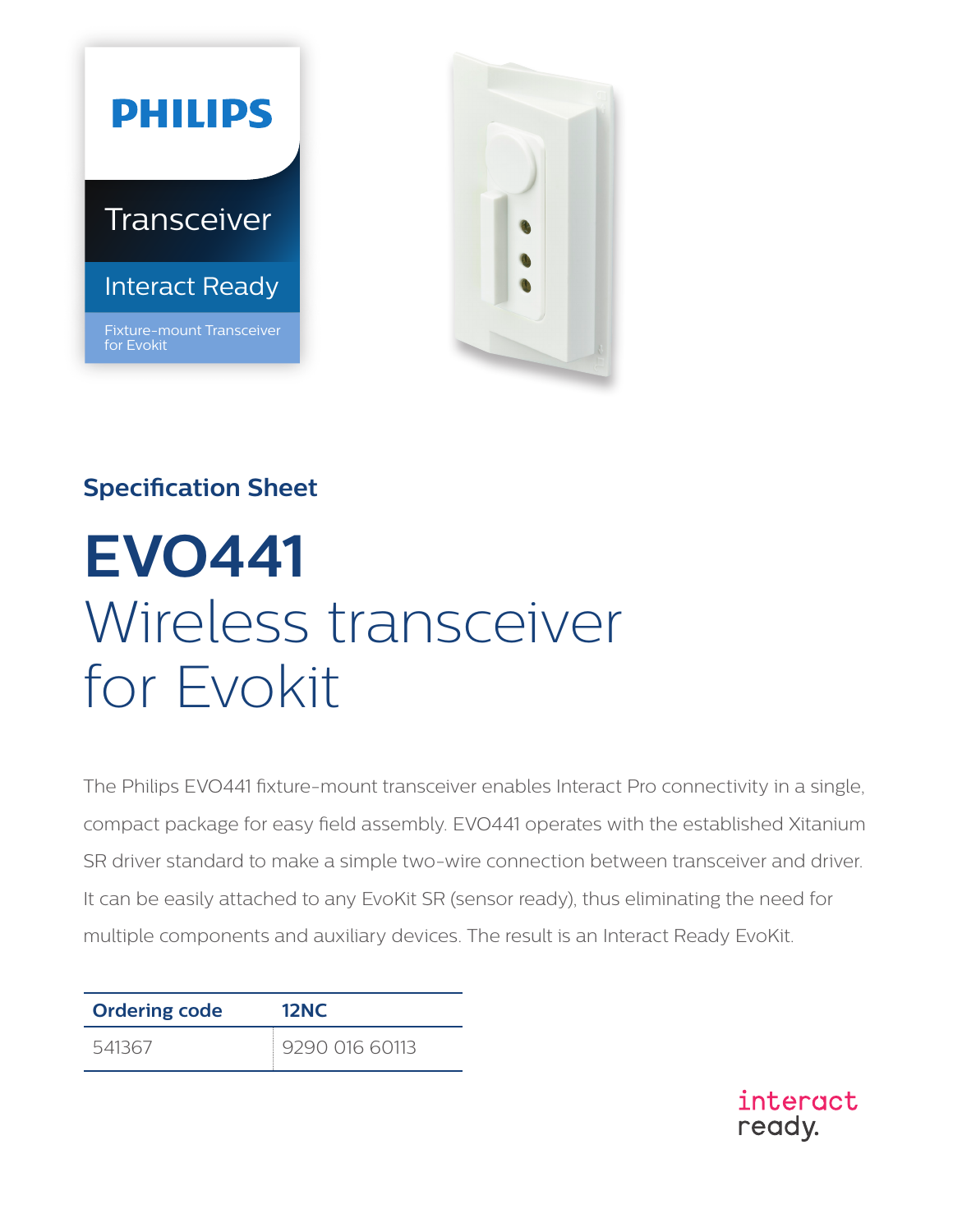### **EVO441 Wireless transceiver for Evokit**

### **Features**

- Compact size, 2-wire connection
- Operates with Philips Advance Xitanium SR LED drivers and qualified wireless switches
- Configuration of sensor parameters if desired – using NFC or IR via intuitive Multi-One programming tool

#### **Benefits**

- Enables an EvoKit SR to connect to an Interact Pro system
- Cost-effective solution for energy savings
- 5-year limited system warranty with Philips Advance Xitanium LED drivers

### **Applications**

- Conference rooms
- Individual offices
- Open offices
- Classrooms
- Storage and break areas
- Restrooms
- Lobbies
- Stairways

### **EvoKit SR is interact ready with the simple installation steps below.**



Step 1: EvokitSR is shipped with a plate covering the sensor hole. There are two wires secured to the back of the plate.



Step 3. Remove the two wires that were secured to the back of the plate.



Step 5: Insert the EVO441 back into the hole.



Step 2: The plate can be removed before or after you install EvoKit SR. Just gently slide the plate to one end and remove.



Step 4: Take these two wires and insert them into the EVO441. They are not polarity sensitive.

**For Technical Support:**  1-833-INTRPRO (1-833-468-7776)

### **Dimensional drawing**





Transceiver

**Wiring diagram**



19.0 mm (0.75 in)

36-inch 18AWG solid lead EVO441 wires inplenum-rated jacket from sensor strippedto 3/8". Connect to brown (SR-) and purple (SR+) on driver. Four drivers per sensor maximum. Polarity must be maintained. SR SR+ SR+ SR+ SR+ 앆 SR brown purple Connectors SR-Z  $\overline{\phantom{a}}$ NC NC XITANIUM SR LED driver NFC Antenna **NFC Antenna**  $\Box$ SGND RSET2 LED-LED-LED+ LED+

**Attention Interact Pro users:** Please familiarize yourself with the Interact pro system before beginning your project installation. It is important that the gateway is powered before the Interact ready EvoKits are installed. Design guides and tutorials are available at: https://www.interact-lighting.com/en-us/what-is-possible/interact-pro.